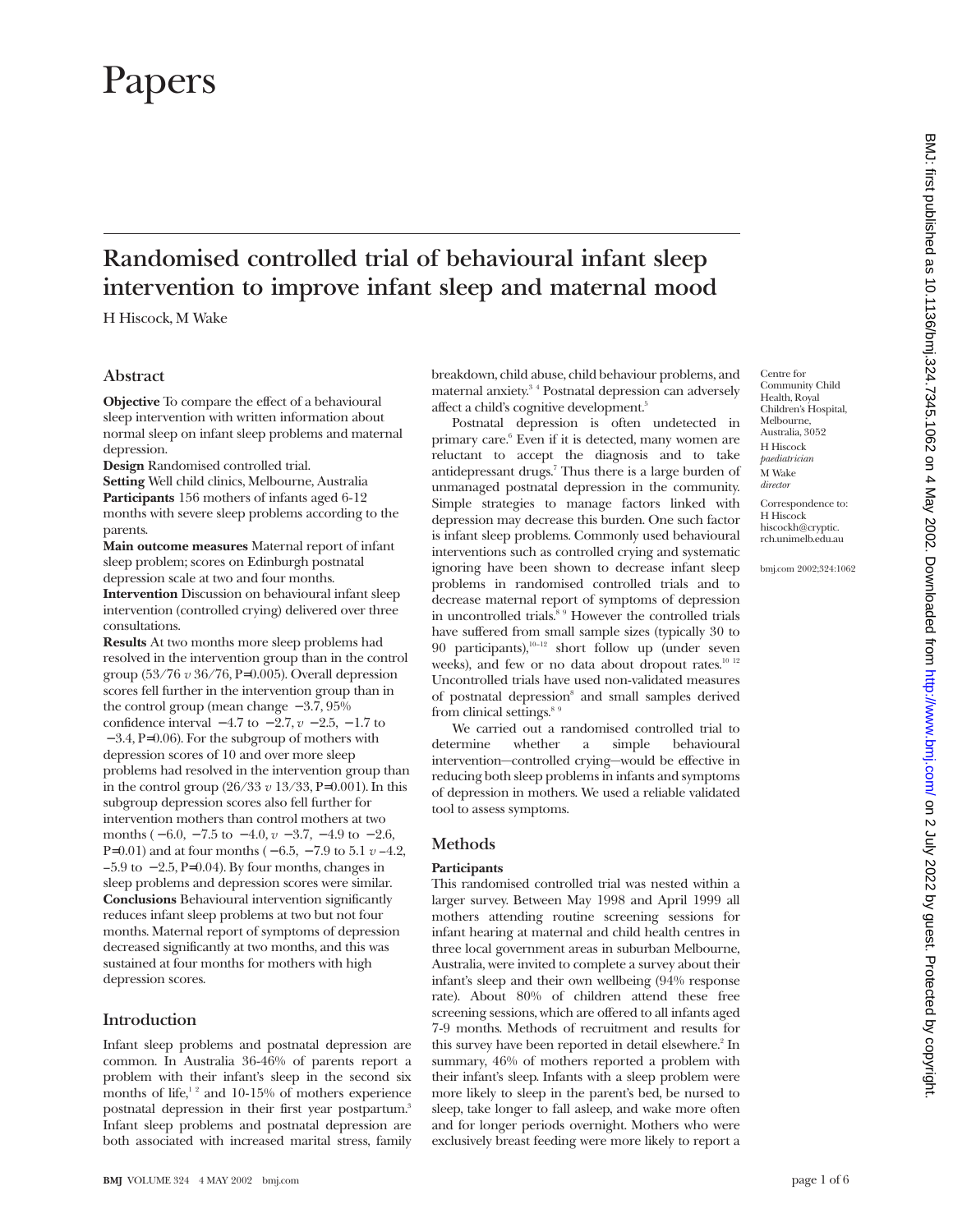sleep problem than those who were not breast feeding or those who gave their infant both formula and breast milk (56% versus 40%). Mothers from lower socioeconomic groups were more likely to report sleep problems but other infant and sociodemographic factors did not differ. The presence of an infant sleep problem remained a strong predictor of high depression scores, even after adjustment for known risk factors.

Survey mothers were eligible for the trial if they reported a problem with their infant's sleep and at least one of the following over the preceding two weeks: waking on more than five nights a week, $13$  waking more than three times a night, $13$  taking more than 30 minutes to fall asleep, $14$  or requiring parental presence to fall asleep.14 We excluded mothers with insufficient English to complete questionnaires, who were receiving treatment for postnatal depression, or who reported thoughts of self harm and infants with a major medical or developmental problem and those already receiving help for their sleep problem.

Ethics approval was obtained from the ethics in human research committee of the Royal Children's Hospital, Melbourne, Australia.

#### **Intervention**

Mothers in the intervention group attended three private consultations, held fortnightly at their local maternal and child health centre. HH, a senior paediatric trainee with one year's sleep management experience, conducted the consultations. Sleep management plans were tailored towards individual families. As well as discussing normal sleep cycles, parents were taught that settling after night waking is a learned behaviour that can be modified, infants need to be taught to fall asleep independently, factors reinforcing the sleep problem can be eliminated with appropriate behavioural interventions (see below), an infant's cry may be for more than one reason, and a bedtime routine and consistent daytime naps are desirable.

The main intervention was controlled crying, whereby parents responded to their infant's cry at increasing time intervals, allowing the infant to fall asleep by itself.15 A few parents chose "camping out," whereby they sat with their infant until the infant fell asleep and gradually removed their presence over a period of three weeks. Overnight feeding that contributed to night waking was managed by reducing over seven to 10 days the volume of milk given or time taken to feed. When a dummy was causing problems (needing a parent to find and replace it), parents removed it or attached it to the infant's clothing overnight.

Mothers in the intervention group also received a sleep management plan, information about the development and management of sleep problems, and the same information about normal sleep patterns as the control group. They were asked to maintain daily sleep diaries until the first follow up questionnaire.

#### **Control group**

Mothers in the control group were mailed a single sheet describing normal sleep patterns in infants aged 6 to 12 months based on Australian normative data.<sup>1</sup> This sheet did not include advice on how to manage infant sleep problems.

#### **Process**

Mothers were told that the trial was examining two different ways of managing infant sleep problems to see which one worked best. After the mothers had signed consent forms and completed a baseline questionnaire they were assessed for depression by an independent research assistant, who defined "depressed" as a score over 12 and "not depressed" as a score of 12 and under.16 Mothers were then randomised to the intervention or control group within two strata ("depressed" and "not depressed"). Allocation sequences were pregenerated in block sizes of two to 10.

Masking occurred at three points (randomisation, data collection, and analysis). Allocation sequences were concealed from researchers and participants until allocation was complete, and an independent research assistant dealt with all contacts regarding data collection. The principal investigator was blinded to maternal depression scores throughout the trial period.

We measured outcomes at two months and four months after randomisation by mailed questionnaires. The primary outcomes were maternal report of an infant sleep problem (yes or no) and symptoms of depression measured by the Edinburgh postnatal depression scale.<sup>16</sup> Cut off scores of  $> 12$  and  $\geq 10$  have been validated to detect postnatal depression in clinical and community samples respectively.<sup>16 17</sup>

Secondary outcomes included severity of infant sleep problem, maternal rating of infant temperament,<sup>18</sup> marital satisfaction,<sup>19</sup> maternal stress and coping,20 and limits on daily functioning due to maternal emotional or physical health problems.<sup>21</sup> The last 57 mothers to be recruited completed items about their own quality and quantity of sleep.<sup>22</sup> We assessed maternal satisfaction with and usefulness of the information on sleep in treating and coping with their infant's sleep problem using 9 cm visual analogue scales designed for the study. We collected data about helpfulness of the information and strategies provided and extra help sought during the study. Mothers in the intervention group rated the frequency and ease of use of the sleep management strategies.

#### **Analysis**

We calculated that we would need a sample of 140 women to have an 80% chance of detecting, at a two sided 5% significance level, a three point difference between the two groups in the mean change in the depression score score, with an assumed SD of 4.823 and a loss to follow up of 30%.

We carried out all analyses on an intention to treat basis with Stata version 6. We compared categorical data with  $\chi^2$  test and used two sample *t* tests or Mann-Whitney U tests for continuous two group comparisons. Fewer women than anticipated had scores that indicated clinical depression (13 in each group) so we dichotomised depression status at recruitment using community cut off points (depression score < 10 and  $\geq$ 10) for analyses.

We used multiple regression models controlling for group allocation and baseline Edinburgh depression score to assess the impact of seeking additional help on change in depression scores and factors associated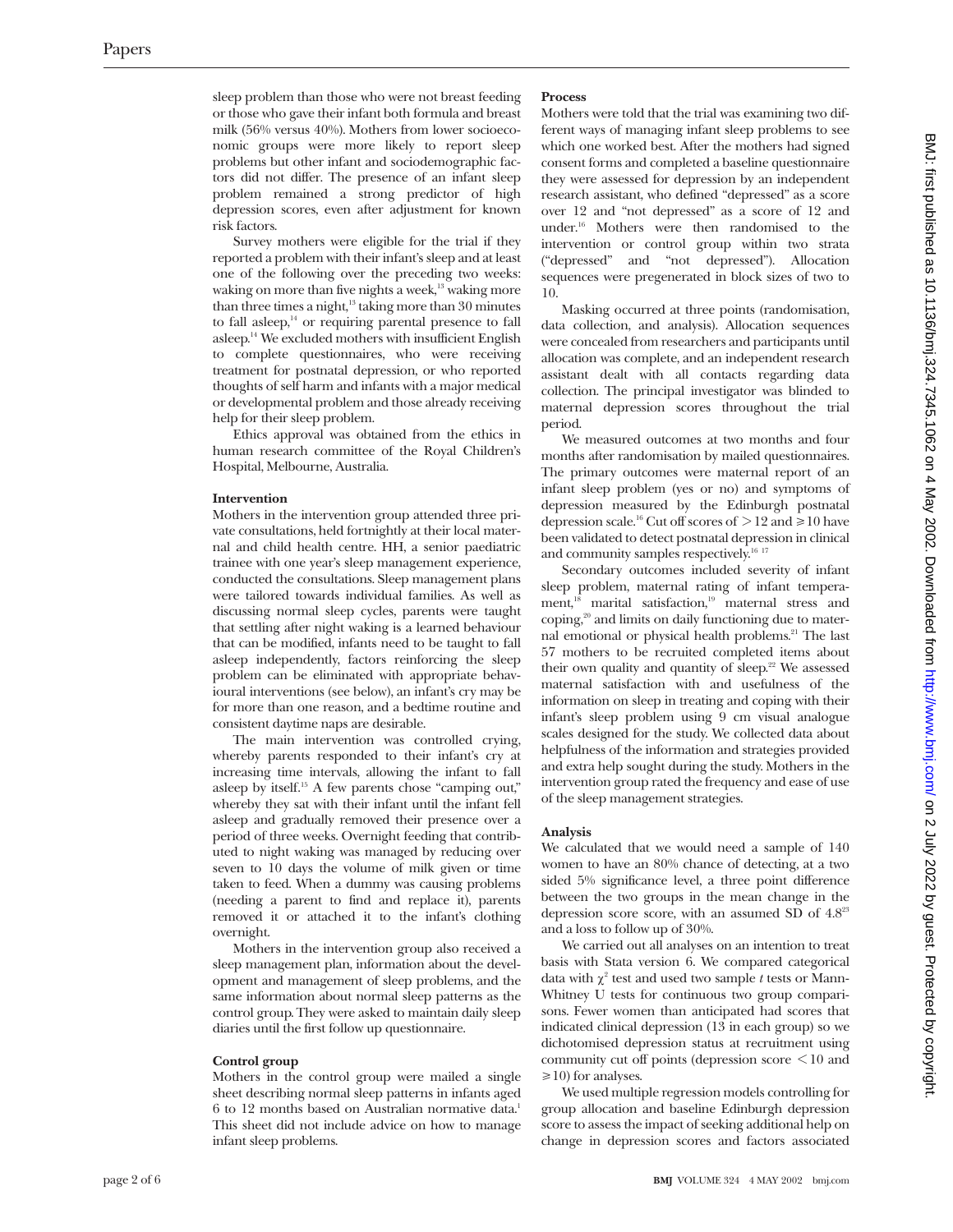with increased depression scores at two and four months.

# **Results**

## **Participant flow and follow up**

Of the 738 mothers who completed the survey, 232 were eligible to participate and left contact details (figure) and 155 of these agreed to participate. Eligible mothers were less likely to participate if their infant was not their first or if the sleep problem was mild. Table 1 shows the baseline variables for the intervention and control groups.

# **Sleep**

At two months more infant sleep problems had resolved in the intervention group than in the control group (53/76 *v* 36/76, P=0.005, table 2) and remaining sleep problems were less severe in the intervention group (Mann-Whitney test,  $z=-2.46$ , P=0.01). In the subgroup of depressed mothers, significantly fewer infants of mothers in the intervention group had a sleep problem at two months (26/33 *v* 13/33, P=0.001, table 2).

Table 3 shows the sources of extra help sought by mothers for their infant's sleep. At two months more control mothers than intervention mothers had sought extra help (23/76 (30%) *v* 9/75 (12%), χ<sup>2</sup>=7.54, P=0.006). Within the control group more mothers who sought extra help reported that their infant's sleep problem had resolved (13/23 (56%) *v* 23/53 (43%),  $\chi^2$ =1.11, P=0.30).

# **Maternal depression**

At two months depression scores fell in both groups, with a slightly greater improvement in the intervention group (table 4). After we controlled for additional professional services, Edinburgh depression score, and allocated group with multiple regression the marginally significant fall in depression scores at two



Participant flow chart. All loss to follow up was due to failure to return questionnaires

**Table 1** Demographic characteristics of infants and mothers at baseline. Figures are numbers of infants and mothers unless stated otherwise

| Variable                                 | <b>Treatment</b><br>$(n=78)$ | Control<br>$(n=78)$ |
|------------------------------------------|------------------------------|---------------------|
| Infant                                   |                              |                     |
| Mean (SD) age (months)                   | 8.9(0.14)                    | 8.6(0.10)           |
| Boys                                     | 42                           | 47                  |
| Girls                                    | 41                           | 38                  |
| Global temperament score:                |                              |                     |
| Much easier/easier than average          | 25                           | 31                  |
| Average                                  | 37                           | 28                  |
| More/much more difficult                 | 14                           | 16                  |
| Cannot say                               | 2                            | 3                   |
| Sleep                                    |                              |                     |
| Waking nights per week:                  |                              |                     |
| $0 - 3$                                  | 2                            | 9                   |
| $4 - 6$                                  | 24                           | 21                  |
| 7                                        | 52                           | 48                  |
| Wakings per night:                       |                              |                     |
| $0 - 1$                                  | 17                           | 21                  |
| 2                                        | 27                           | 24                  |
| 3                                        | 21                           | 17                  |
| $\geqslant$ 4                            | 13                           | 15                  |
| Child settled by adult                   | 45                           | 38                  |
| Sleep problem severity score:            |                              |                     |
| $1-2$ (mild)                             | 9                            | 13                  |
| 3-4 (moderate)                           | 32                           | 31                  |
| 5-7 (severe)                             | 37                           | 33                  |
| Mother                                   |                              |                     |
| Edinburgh depression scale score:        |                              |                     |
| Mean (SD)                                | 9.0(0.44)                    | 8.8(0.49)           |
| $\geq 10$                                | 44                           | 45                  |
| Mean (SD) maternal age (years)           | 34.1 (3.6)                   | 33.3(5.6)           |
| Maternal sleep quantity:                 |                              |                     |
| More than enough/enough                  | 4                            | 6                   |
| Not quite enough/not nearly enough       | 22                           | 21                  |
| Maternal sleep quality:                  |                              |                     |
| Very good/fairly good                    | 8                            | 8                   |
| Fairly bad/very bad                      | 19                           | 22                  |
| Stress rating:                           |                              |                     |
| No stress                                | 2                            | 5                   |
| Little/some                              | 71                           | 70                  |
| Much stress                              | 5                            | 3                   |
| Limits due to physical health problems:  |                              |                     |
| None                                     | 26                           | 24                  |
| Few/some                                 | 48                           | 47                  |
| Many                                     | 4                            | 7                   |
| Limits due to emotional health problems: |                              |                     |
| None                                     | 40                           | 47                  |
| Few/some                                 | 35                           | 29                  |
| Many                                     | 3                            | 2                   |
| Demographic                              |                              |                     |
| Born in Australia:                       |                              |                     |
| Mothers                                  | 63                           | 62                  |
| Fathers                                  | 59                           | 59                  |
| English spoken at home                   | 75                           | 77                  |
| Marital status:                          |                              |                     |
| Single                                   | 1                            | 0                   |
| Divorced/separated                       | 1                            | 1                   |
| Married/cohabiting                       | 76                           | 77                  |
| University education:                    |                              |                     |
| Mothers                                  | 55                           | 49                  |
| Fathers                                  | 50                           | 55                  |
| Maternal employment:                     |                              |                     |
| Employed                                 | 24                           | 22                  |
| Home duties/unemployed                   | 54                           | 56                  |

months for the intervention versus control group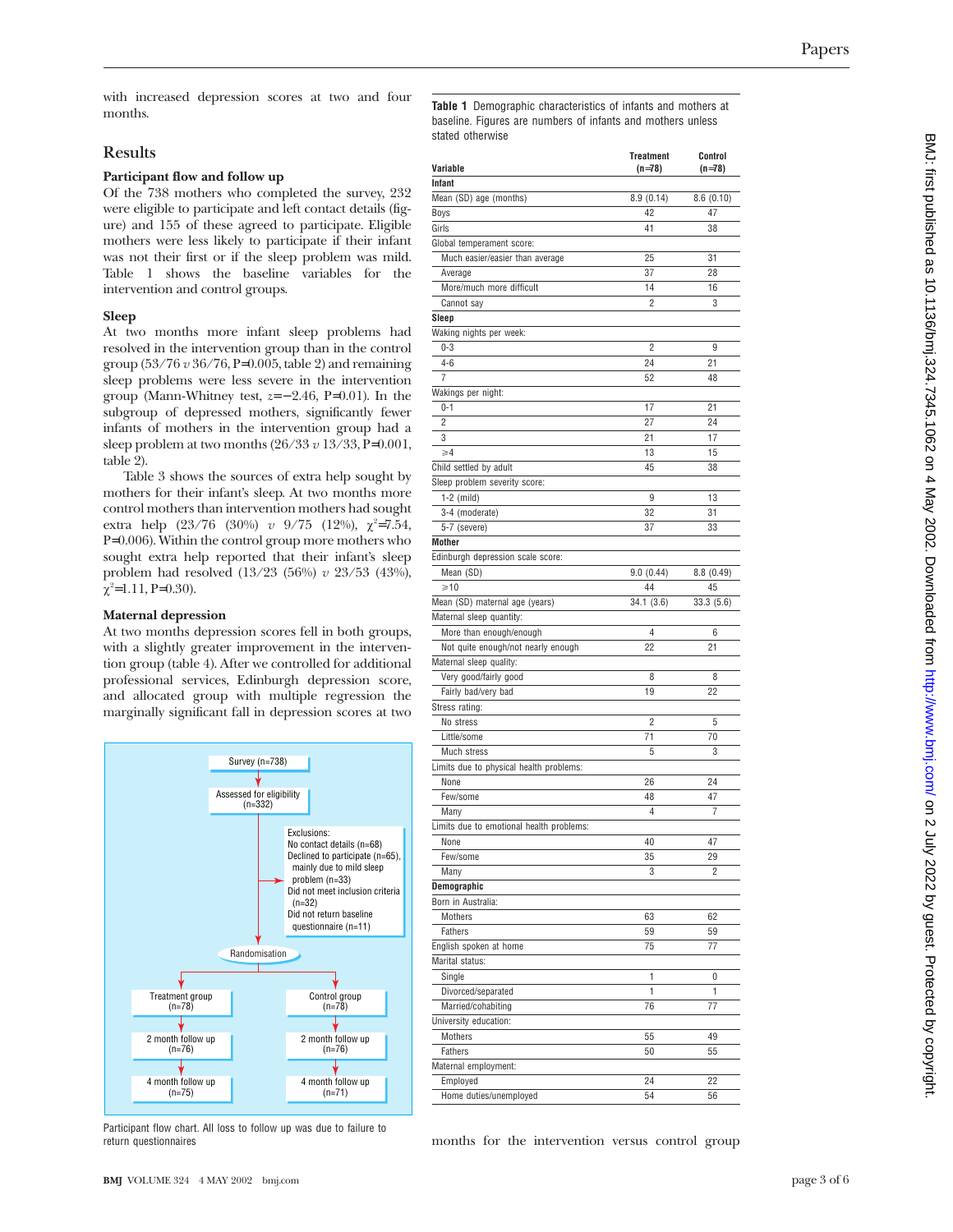**Table 2** Number of mothers whose infants' sleep problems had resolved at two and four months for whole sample and subgroups according to mother's Edinburgh depression score

|                     | <b>Resolved at two months</b> |         | <b>Resolved at four months</b> |              |         |         |
|---------------------|-------------------------------|---------|--------------------------------|--------------|---------|---------|
|                     | Intervention                  | Control | Pvalue*                        | Intervention | Control | Pvalue* |
| Whole sample        | 53/76                         | 36/76   | 0.005                          | 48/75        | 39/71   | 0.26    |
| By Edinburgh score: |                               |         |                                |              |         |         |
| $\geq 10$           | 26/33                         | 13/33   | 0.001                          | 21/32        | 14/30   | 0.13    |
| < 10                | 27/43                         | 22/43   | 0.34                           | 27/43        | 25/41   | 0.86    |
| $\pi^2$ test.       |                               |         |                                |              |         |         |

**Table 3** Numbers of mothers in each group who had sought additional help for their infant's sleep at two months

| Source                      | Control group (n=76) | Intervention group $(n=75)$ |
|-----------------------------|----------------------|-----------------------------|
| Professional                | 16                   | 5                           |
| General practitioner        | 6                    | 3                           |
| Maternal child health nurse | 5                    |                             |
| Mother-baby unit            | 5                    |                             |
| Hospital sleep clinic       |                      |                             |
| Non-professional            | 17                   | 9                           |
| <b>Books</b>                | հ                    | 2                           |
| Friend                      | 5                    | c                           |
| Family member               | 3                    | 3                           |
| Parent group                |                      | 2                           |

became clearly significant (point estimate 1.4, 95% confidence interval 0.2 to 2.5, P=0.02). By four months the greater fall in depression score for intervention mothers was no longer significant, even when we controlled for extra help. For the subgroup of mothers with initial depression scores  $\geq 10$ , scores fell in both groups with a significantly greater improvement in the intervention group at two and four months (table 4). After we controlled for factors found significantly to

alter depression scores in univariate analyses (initial depression score and group membership) the only factor which predicted an increase in depression scores ( $P \leq 0.01$  at two and four months) was a persistent infant sleep problem.

## **Secondary outcomes**

At two months mothers in the intervention group were more likely than control mothers to rate their own sleep quality as "very good" and less likely to rate it as "very bad"  $(\chi^2 = 9.93, P = 0.02)$ , and they were also more likely to have "enough" sleep and less likely to have "not enough" sleep  $(\chi^2 = 8.11, P=0.04)$ . At two months this pattern was repeated in the subgroup of depressed mothers ( $\chi^2$  =7.58, P=0.06 and  $\chi^2$  =5.00, P=0.09 for group differences in sleep quality and quantity respectively). There were no significant differences in secondary outcomes at four months. At two and four months mothers in the intervention group were as likely to report "no stress" or "little stress" in their lives as were mothers in the control group (P=0.37 and P=0.54 respectively).

Mothers in the intervention group were overwhelmingly more satisfied with the sleep strategies than control mothers were with the written information (median 8.2 *v* 2.1 out of a possible 9, z=8.82, P < 0.001). Compared with control mothers, intervention mothers rated the strategies as more useful in both treating their infant's sleep problem (median 8.4 *v* 1.3, z=9.09, P < 0.001) and coping with it (median 8.2 *v* 2.0,  $z=8.65, P<0.001$ ). In the intervention group, 49 (65%) mothers used the strategies "most of the time," 10 (13%) used them "about half the time," nine (12%) used them "all the time," and seven  $(10\%)$  "a little of the

**Table 4** Change in Edinburgh depression scale scores between baseline and two and four months for whole sample and by depression subgroup

|                      | <b>Baseline to two months</b> |                             |             | <b>Baseline to four months</b> |                             |             |  |
|----------------------|-------------------------------|-----------------------------|-------------|--------------------------------|-----------------------------|-------------|--|
|                      | No of women                   | Change (95% CI)             | $P^*$ value | No of women                    | Change (95% CI)             | $P^*$ value |  |
| Whole sample         |                               |                             |             |                                |                             |             |  |
| Intervention         | 76                            | $-3.7$ (4.7 to $-2.7$ )     | 0.06        | 75                             | $-3.6$ ( $-4.6$ to $-2.5$ ) | 0.45        |  |
| Control              | 76                            | $-2.5$ ( $-3.4$ to $-1.7$ ) |             | 71                             | $-3.0$ ( $-4.0$ to $-2.1$ ) |             |  |
| By depression group: |                               |                             |             |                                |                             |             |  |
| $\geq 10$ :          |                               |                             |             |                                |                             |             |  |
| Intervention         | 33                            | $-6.0$ ( $-7.5$ to $-4.0$ ) | 0.01        | 32                             | $-6.5$ ( $-7.9$ to $-5.1$ ) | 0.04        |  |
| Control              | 33                            | $-3.7$ ( $-4.9$ to $-2.6$ ) |             | 30                             | $-4.2$ (-5.9 to $-2.5$ )    |             |  |
| $<10$ :              |                               |                             |             |                                |                             |             |  |
| Intervention         | 43                            | $-2.0$ ( $-3.1$ to $-0.8$ ) | 0.70        | 43                             | $-1.4$ (-2.6 to -0.2)       | 0.36        |  |
| Control              | 43                            | $-1.6$ ( $-2.7$ to $-0.5$ ) |             | 41                             | $-2.1$ $(-3.2$ to $-1.1)$   |             |  |
|                      |                               |                             |             |                                |                             |             |  |

\*Student's t test.

**Table 5** Helpfulness of strategies and information provided during study. Figures are numbers of mothers

|                              | Intervention group $(n=75)$ |           |                | Control group (n=71) |           |                |
|------------------------------|-----------------------------|-----------|----------------|----------------------|-----------|----------------|
| Strategy/information         | Helpful                     | Unhelpful | Does not apply | Helpful              | Unhelpful | Does not apply |
| Infant sleep patterns*       | 73                          |           |                | 36                   | 29        | 6              |
| Toddler sleep patterns*      | 59                          | հ         |                | 32                   | 27        | 12             |
| Sleep cycles explained       | 73                          |           |                |                      |           |                |
| Talking to someone           | 71                          |           |                |                      |           |                |
| Sleep associations explained | 71                          |           |                |                      |           |                |
| Controlled crying            | 68                          |           |                |                      |           |                |
| Using a sleep diary          | 67                          |           |                |                      |           |                |
| Putting child to bed awake   | 57                          |           | 10             |                      |           |                |
| Camping out+                 | 11                          |           | 57             |                      |           |                |

\*Identical for intervention and control groups.

†Used by 17 mothers only.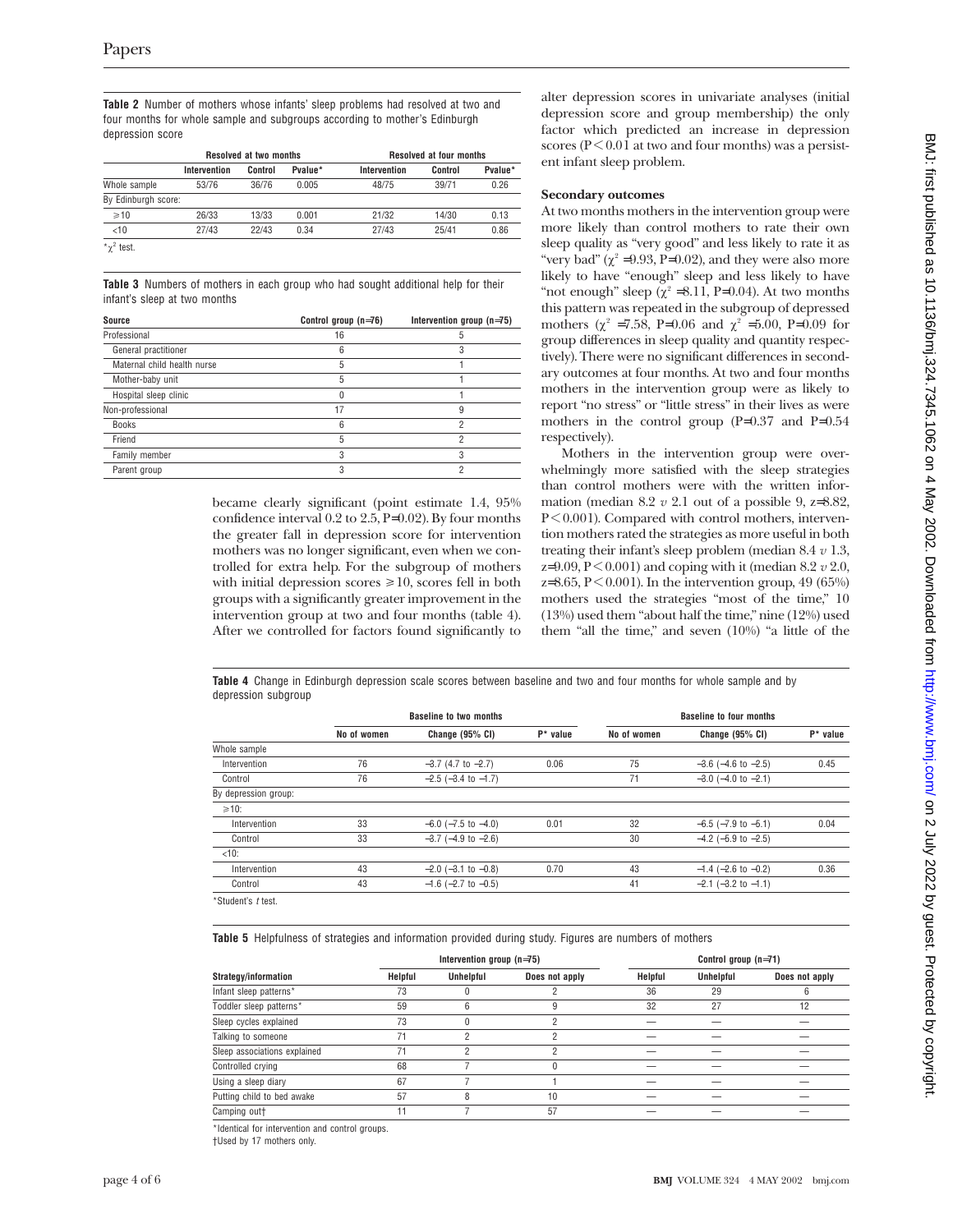time." Table 5 outlines information and strategies mothers found helpful.

# **Discussion**

A simple behavioural intervention reduced infant sleep problems and maternal symptoms of depression and improved quality and quantity of mothers' sleep in the short term (two months). The same intervention also reduced symptoms of depression at four months for depressed mothers and reduced the amount of help sought from other sources. Use of the intervention did not seem to increase overall stress in a mother's life.

#### **Strengths and weaknesses of the study**

This is the first randomised controlled trial to examine the effect of an infant sleep intervention on both infant sleep and maternal report of depression. Using a validated measure of postnatal depression in a community based sample, we achieved more than 90% follow up. Although only 67% of eligible mothers entered the study, those who did not participate were more likely to report only mild sleep problems, suggesting that the intervention did reach nearly all of those really in need. However, our results may not be generalisable to mothers in other socioeconomic groups or those with severe postnatal depression.

Unavoidably, neither the investigator nor the mothers in the study were blind to group membership, which could have led to a bias favouring the intervention. To minimise this, all responses were gathered by written questionnaires and all contacts regarding data collection were with an independent blinded research assistant.

#### **Sleep**

The short term effect of the intervention on infant sleep is similar to that reported in two randomised controlled trials<sup>10 11</sup> and three uncontrolled trials in hospital  $(84\%^{24}$  to  $87\%$ <sup>8</sup> sleep problems resolved) and community  $(83\%)^{14}$ ) settings. By four months the greater resolution in the intervention group was no longer significant. This is similar to six month findings in a controlled non-randomised study of children aged 4-54 months.25 It could have been due to the natural tendency for sleep problems to improve with time $26$  or to mothers in the intervention group stopping effective behavioural strategies, or both.<sup>8</sup>

#### **Maternal depression**

At two months, depression scores fell by a mean of 6 points (45%) for the "depressed" mothers in the intervention group. This is identical with findings of a randomised controlled trial of intensive non-directive counselling sessions delivered by health visitors to 55 women with postnatal depression, which reduced median depression scores by 6 points three months after the intervention.<sup>27</sup> A  $42\%$  mean reduction in depression scores was reported in an uncontrolled study of 40 women with postnatal depression two months after health visitors taught mothers problem solving techniques for practical problems encountered in infant care in up to eight visits that lasted an hour each.28 One uncontrolled sleep intervention study has reported a similar reduction in depression scores.<sup>9</sup>

# **What is already known on this topic**

Infant sleep problems and postnatal depression are both common potentially serious problems

Women whose infants have sleep problems are more likely to report symptoms of depression

Uncontrolled studies in clinical populations suggest that reducing infant sleep problems improves postnatal depression, but there is no good quality evidence in the community for such effectiveness

# **What this study adds**

A brief community based sleep intervention based on teaching the controlled crying method effectively decreased infant sleep problems and symptoms of maternal depression, particularly for "depressed" mothers

The intervention was acceptable to mothers and reduced the need for other sources of help

Within the whole sample, depression scores fell by a similar amount in both groups at two and four months. This was partly due to additional help sought by many mothers in the control group. It may also have been due to the known spontaneous improvement in symptoms of depression in mothers over time, $27 29$  and as over half (56%) of the women in our study had depression scores  $\leq 10$  at the start of the trial, a significant fall in their scores was unlikely as they were already low. Finally, repeated completion of the depression scale may have reduced scores.

#### **Conclusions**

This brief community based sleep intervention decreased infant sleep problems and symptoms of maternal depression, particularly for "depressed" mothers. The intervention reduced the need for other professional sleep services, was acceptable to mothers, was of low cost, and was minimally disruptive to families in contrast with many current strategies for postnatal depression. These findings should now be replicated in a larger study in which the intervention is offered and implemented by primary healthcare professionals.

Contributors: The original trial design was formulated by HH and MW with support from Professor Frank Oberklaid, Director, Centre for Community Child Health, Royal Children's Hospital, Melbourne. The trial was implemented by HH. Data management and analysis was implemented by HH under guidance from MW and the Clinical Epidemiology and Biostatistics Unit, Royal Children's Hospital, Melbourne. HH produced the first draft of the paper, with redrafting by MW. Both authors will act as guarantors for the paper.

Funding: Research Institute, Royal Children's Hospital, Melbourne, and a Public Health Postgraduate National Health and Medical Research Council Scholarship.

Competing interests: None declared.

- 1 Armstrong KL, Quinn RA, Dadds MR. The sleep patterns of normal chil-dren. *Med J Aust* 1994;1:202-6.
- 2 Hiscock H, Wake M. Infant sleep problems and postnatal depression: a community-based study. *Pediatrics* 2001;107:1317-22.
- 3 Boyce PM, Stubbs JM. The importance of postnatal depression. *Med J Aust* 1994;161:471-2.